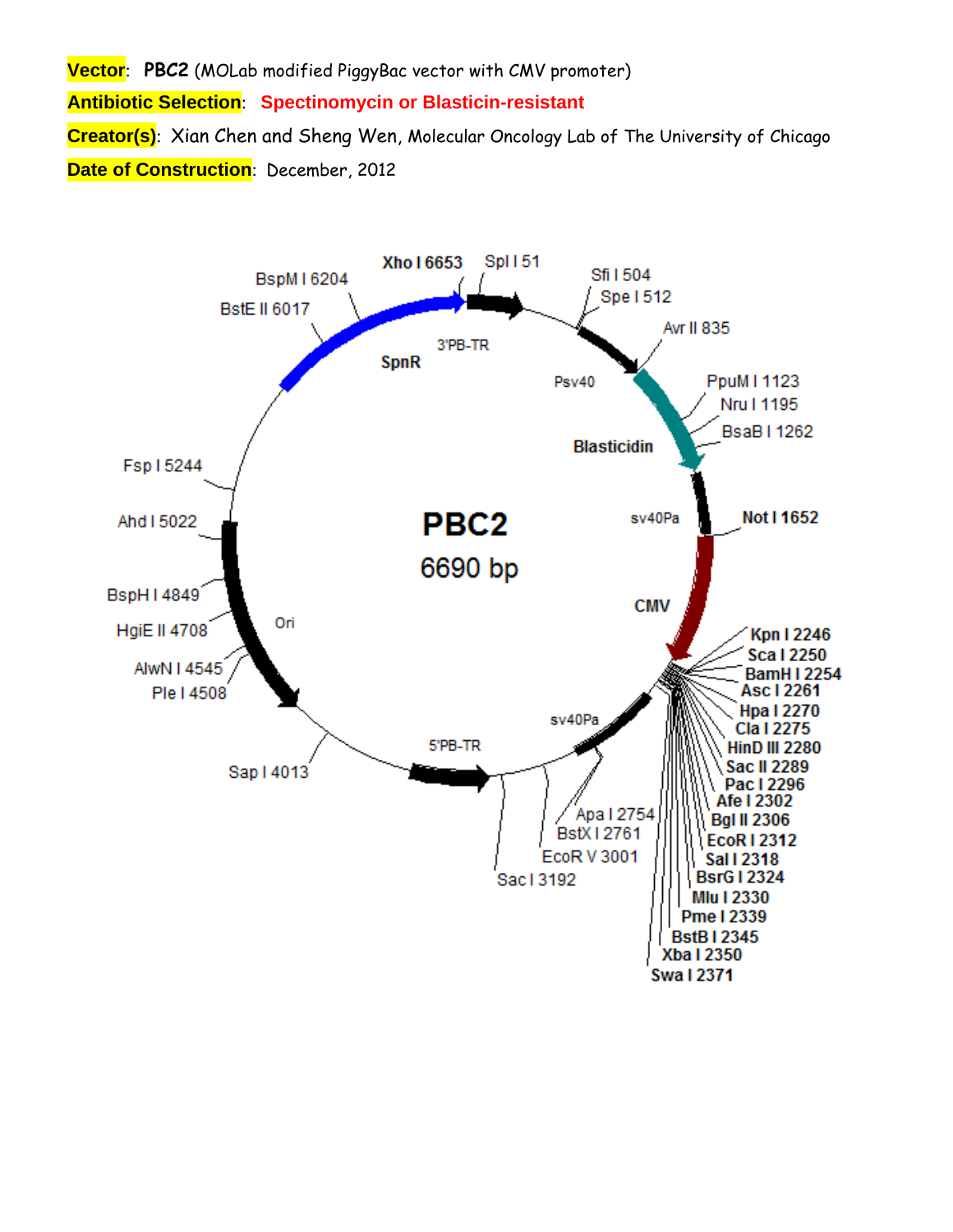## **PBC2 Vector Sequence**

*(Spectinomycin or Blasticin-resistant)* 

CTGCAGAACACGCAGCTAGATTAA**CCCTAGAAAGATAATCATATTGTGACGTACGTTAAAGATAATCATGCGTAAAATTGACGCATG** TGTTTTATCGGTCTGTATATCGAGGTTTATTTATTAATTTGAATAGATATTAAGTTTTATTATATTTACACTTACATACTAATAATA AATTCAACAAACAATTTATTTATGTTTATTTATTTATTAAAAAAAAACAAAAACTCAAAATTTCTTCTATAAAGTAACAAAACTTTT ATGAGGGACAGCCCCCCCCCAAAGCCCCCAGGGATGTAATTACGTCCCTCCCCCGCTAGGGGGCAGCAGCGAGCCGCCCGGGGCTCC GCTCCGGTCCGGCGCTCCCCCCGCATCCCCGAGCCGGCAGCGTGCGGGGACAGCCCGGGCACGGGGAAGGTGGCACGGGATCGCTTT CCTCTGAACGCTTCTCGCTGCTCTTTGAGCCTGCAGACACCTGGGGGGATACGGGGAAAAGGCCTCCACGGCCAGACTAGTAATGTG TGTCAGTTAGGGTGTGGAAAGTCCCCAGGCTCCCCAGCAGGCAGAAGTATGCAAAGCATGCATCTCAATTAGTCAGCAACCAGGTGT GGAAAGTCCCCAGGCTCCCCAGCAGGCAGAAGTATGCAAAGCATGCATCTCAATTAGTCAGCAACCATAGTCCCGCCCCTAACTCCG CCCATCCCGCCCCTAACTCCGCCCAGTTCCGCCCATTCTCCGCCCCATGGCTGACTAATTTTTTTTATTTATGCAGAGGCCGAGGCC GCCTCTGCCTCTGAGCTATTCCAGAAGTAGTGAGGAGGCTTTTTTGGAGGCCTAGGCTTTTGCAAAAAGCTCCCGGGAGCTTGTATA TCCATTTTCGGATCTGATCAGCACGTGTTGACAATTAATCATCGGCATAGTATATCGGCATAGTATAATACGACAAGGTGAGGAACT AAACCATGGCCAAGCCTTTGTCTCAAGAAGAATCCACCCTCATTGAAAGAGCAACGGCTACAATCAACAGCATCCCCATCTCTGAAG ACTACAGCGTCGCCAGCGCAGCTCTCTCTAGCGACGGCCGCATCTTCACTGGTGTCAATGTATATCATTTTACTGGGGGACCTTGTG CAGAACTCGTGGTGCTGGGCACTGCTGCTGCTGCGGCAGCTGGCAACCTGACTTGTATCGTCGCGATCGGAAATGAGAACAGGGGCA TCTTGAGCCCCTGCGGACGGTGCCGACAGGTGCTTCTCGATCTGCATCCTGGGATCAAAGCCATAGTGAAGGACAGTGATGGACAGC CGACGGCAGTTGGGATTCGTGAATTGCTGCCCTCTGGTTATGTGTGGGAGGGCTAAGCACTTCGTGGCCGAGGAGCAGGACTGACAC GTGCTACGAGATTTCGATTCCACCGCCGCCTTCTATGAAAGGTTGGGCTTCGGAATCGTTTTCCGGGACGCCGGCTGGATGATCCTC CAGCGCGGGGATCTCATGCTGGAGTTCTTCGCCCACCCCAACTTGTTTATTGCAGCTTATAATGGTTACAAATAAAGCAATAGCATC ACAAATTTCACAAATAAAGCATTTTTTTCACTGCATTCTAGTTGTGGTTTGTCCAAACTCATCAATGTATCTTATCATGTCTGGCGG CCGCTAATAGTAATCAATTACGGGGTCATTAGTTCATAGCCCATATATGGAGTTCCGCGTTACATAACTTACGGTAAATGGCCCGCC TGGCTGACCGCCCAACGACCCCCGCCCATTGACGTCAATAATGACGTATGTTCCCATAGTAACGCCAATAGGGACTTTCCATTGACG TCAATGGGTGGAGTATTTACGGTAAACTGCCCACTTGGCAGTACATCAAGTGTATCATATGCCAAGTACGCCCCCTATTGACGTCAA TGACGGTAAATGGCCCGCCTGGCATTATGCCCAGTACATGACCTTATGGGACTTTCCTACTTGGCAGTACATCTACGTATTAGTCAT CGCTATTACCATGGTGATGCGGTTTTGGCAGTACATCAATGGGCGTGGATAGCGGTTTGACTCACGGGGATTTCCAAGTCTCCACCC CATTGACGTCAATGGGAGTTTGTTTTGGCACCAAAATCAACGGGACTTTCCAAAATGTCGTAACAACTCCGCCCCATTGACGCAAAT GGGCGGTAGGCGTGTACGGTGGGAGGTCTATATAAGCAGAGCTGGTTTAGTGAACCGTCAGATCCGGTACC**AGTACTGGATCCGGCG CGCCGTTAACATCGATAAGCTTCCGCGGTTAATTAAAGCGCT**agatctG**AATTCGTCGACTGTACAACGCGTGTTTAAACTTCGAAT CTAGATACGTACATATGATTTAAAT**GATCTAACTAACTAAACTTGTTTATTGCANCTTATAATGGTTACAAATAAAGCAATAGCATC ACAAATTTCACAAATAAAGCATTTTTTTCACTGCATTCTAGTTGTGGTTTGTCCAAACTCATCAATGTATCTTATCATGTCTGGAAT GACTCAAATGATGTCAATTAGTCTATCAGAAGCTCATCTGGTCTCCCTTCCGGGGGACAAGACATCCCTGTTTAATATTTAAACAGC AGTGTTCCCAAACTGGGTTCTTATATCCCTTGCTCTGGTCAACCAGGTTGCAGGGTTTCCTGTCCTCACAGGAACGAAGTCCCTAAA GAAACAGTGGCAGCCAGGTTTAGCCCCGGAATTGACTGGATTCCTTTTTTAGGGCCCATTGGTATGGCTTTTTCCCCGTATCCCCCC AGGTGTCTGCAGGCTCAAAGAGCAGCGAGAAGCGTTCAGAGGAAAGCGATCCCGTGCCACCTTCCCCGTGCCCGGGCTGTCCCCGCA CGCTGCCGGCTCGGGGATGCGGGGGGAGCGCCGGACCGGAGCGGAGCCCCGGGCGGCTCGCTGCTGCCCCCTAGCGGGGGAGGGACG TAATTACATCCCTGGGGGCTTTGGGGGGGGGCTGTCCCTGATATCTATAACAAGAAAATATATATATAATAAGTTATCACGTAAGTA GAACATGAAATAACAATATAATTATCGTATGAGTTAAATCTTAAAAGTCACGTAAAAGATAATCATGCGTCATTTTGACTCACGCGG TCGTTATAGTTCAAAATCAGTGACACTTACCGCATTGACAAGCACGCCTCACGGGAGCTCCAAGCGGCGACTGAGATGTCCTAAATG CACAGCGACGGATTCGCGCTATTTAGAAAGAGAGAGCAATATTTCAAGAATG**CATGCGTCAATTTTACGCAGACTATCTTTCTAGGG** TTAATCTAGCTGCATCAGGATCATATCGTCGGGTCTTTTTTCATCGCCCAAGCTGGCGCTATCTGGGCATCGGGGAGGAAGAAGCCC GTGCCTTTTCCCGCGAGGTTGAAGCGGCATGGAAAGAGTTTGCCGAGGATGACTGCTGCTGCATTGACGTTGAGCGAAAACGCACGT TTACCATGATGATTCGGGAAGGTGTGGCCATGCACGCCTTTAACGGTGAACTGTTCGTTCAGGCCACCTGGGATACCAGTTCGTCGC GGCTTTTCCGGACACAGTTCCGGATGGTCAGCCCGAAGCGCATCAGCAACCCGAACAATACCGGCGACAGCCGGAACTGCCGTGCCG GTGTGCAGATTAATGACAGCGGTGCGGCGCTGGGATATTACGTCAGCGAGGACGGGTATCCTGGCTGGATGCCGCAGAAATGGACAT GGATACCCCGTGAGTTACCCGGCGGGCGCGCTTGGCGTAATCATGGTCATAGCTGTTTCCTGTGTGAAATTGTTATCCGCTCACAAT TCCACACAACATACGAGCCGGAAGCATAAAGTGTAAAGCCTGGGGTGCCTAATGAGTGAGCTAACTCACATTAATTGCGTTGCGCTC ACTGCCCGCTTTCCAGTCGGGAAACCTGTCGTGCCAGCTGCATTAATGAATCGGCCAACGCGCGGGGAGAGGCGGTTTGCGTATTGG GCGCTCTTCCGCTTCCTCGCTCACTGACTCGCTGCGCTCGGTCGTTCGGCTGCGGCGAGCGGTATCAGCTCACTCAAAGGCGGTAAT ACGGTTATCCACAGAATCAGGGGATAACGCAGGAAAGAACATGTGAGCAAAAGGCCAGCAAAAGGCCAGGAACCGTAAAAAGGCCGC GTTGCTGGCGTTTTTCCATAGGCTCCGCCCCCCTGACGAGCATCACAAAAATCGACGCTCAAGTCAGAGGTGGCGAAACCCGACAGG ACTATAAAGATACCAGGCGTTTCCCCCTGGAAGCTCCCTCGTGCGCTCTCCTGTTCCGACCCTGCCGCTTACCGGATACCTGTCCGC CTTTCTCCCTTCGGGAAGCGTGGCGCTTTCTCATAGCTCACGCTGTAGGTATCTCAGTTCGGTGTAGGTCGTTCGCTCCAAGCTGGG CTGTGTGCACGAACCCCCCGTTCAGCCCGACCGCTGCGCCTTATCCGGTAACTATCGTCTTGAGTCCAACCCGGTAAGACACGACTT ATCGCCACTGGCAGCAGCCACTGGTAACAGGATTAGCAGAGCGAGGTATGTAGGCGGTGCTACAGAGTTCTTGAAGTGGTGGCCTAA CTACGGCTACACTAGAAGGACAGTATTTGGTATCTGCGCTCTGCTGAAGCCAGTTACCTTCGGAAAAAGAGTTGGTAGCTCTTGATC CGGCAAACAAACCACCGCTGGTAGCGGTGGTTTTTTTGTTTGCAAGCAGCAGATTACGCGCAGAAAAAAAGGATCTCAAGAAGATCC TTTGATCTTTTCTACGGGGTCTGACGCTCAGTGGAACGAAAACTCACGTTAAGGGATTTTGGTCATGAGATTATCAAAAAGGATCTT CACCTAGATCCTTTTAAATTAAAAATGAAGTTTTAAATCAATCTAAAGTATATATGAGTAAACTTGGTCTGACAGTTACCAATGCTT AATCAGTGAGGCACCTATCTCAGCGATCTGTCTATTTCGTTCATCCATAGTTGCCTGACTCCCCGTCGTGTAGATAACTACGATACG GGAGGGCTTACCATCTGGCCCCAGTGCTGCAATGATACCGCGAGACCCACGCTCACCGGCTCCAGATTTATCAGCAATAAACCAGCC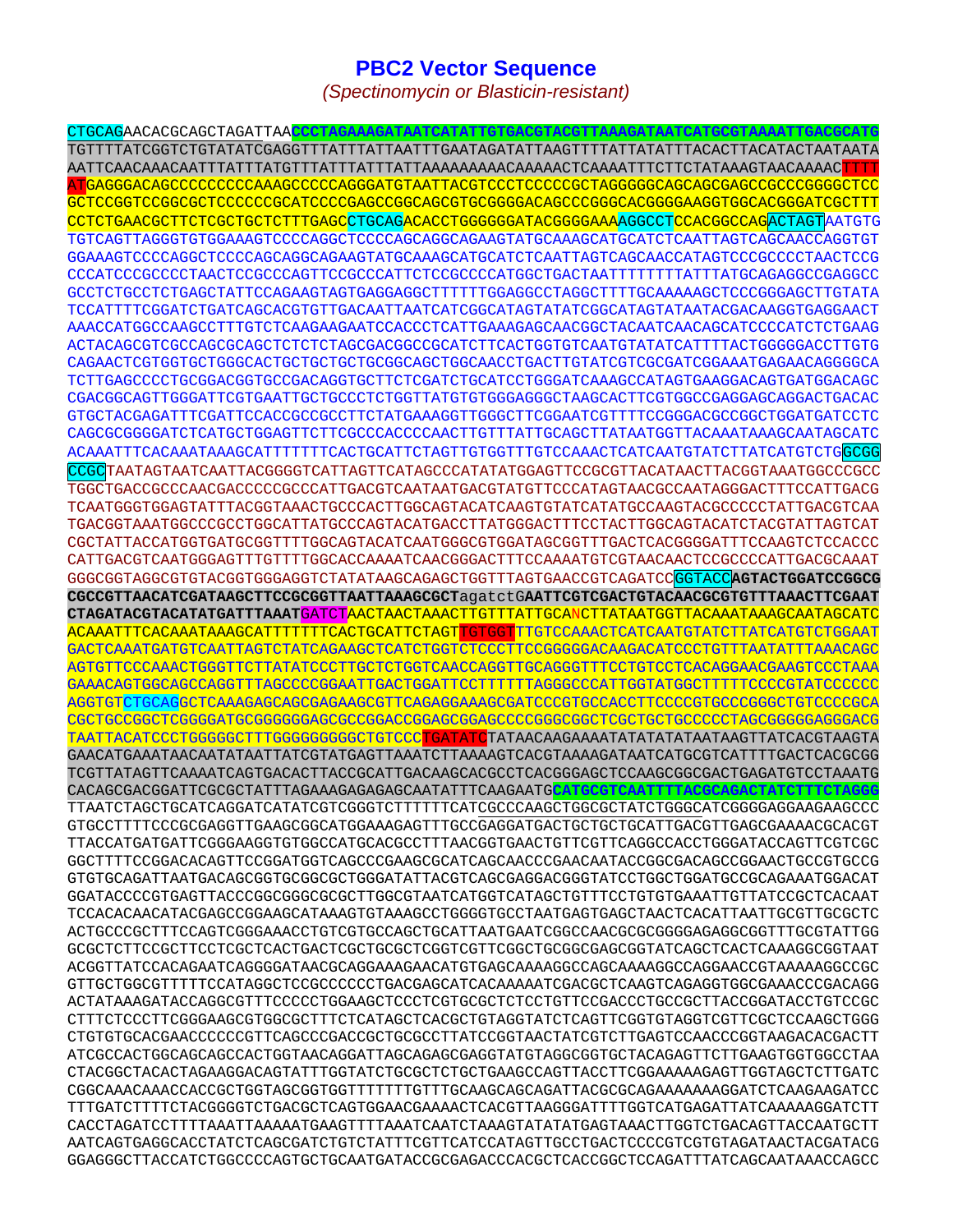AGCCGGAAGGGCCGAGCGCAGAAGTGGTCCTGCAACTTTATCCGCCTCCATCCAGTCTATTAATTGTTGCCGGGAAGCTAGAGTAAG TAGTTCGCCAGTTAATAGTTTGCGCAACGTTGTTGCCATTGCTACAGGCATCGTGGTGTCACGCTCGTCGTTTGGTATGGCTTCATT CAGCTCCGGTTCCCAACGATCAAGGCGAGTTACATGATCCCCCATGTTGTGCAAAAAAGCGGTTAGCTCCTTCGGTCCTCCGATCGT TGTCAGAAGTAAGTTGGCCGCAGTGTTATCACTCATGGTTATGGCAGCACTGCATAATTCTCTTACTGTCATGCCATCCGTAAGATG CTTTTCTGTGACTGGTGAGTGTACCAGCCAGGACAGAAATGCCTCGACTTCGCTGCTACCCAAGGTTGCCGGGTGACGCACACCGTG GAAACGGATGAAGGCACGAACCCAGTGGACATAAGCCTGTTCGGTTCGTAAGCTGTAATGCAAGTAGCGT**ATG**CGCTCACGCAACTG GTCCAGAACCTTGACCGAACGCAGCGGTGGTAACGGCGCAGTGGCGGTTTTCATGGCTTGTTATGACTGTTTTTTTGGGGTACAGTC TATGCCTCGGGCATCCAAGCAGCAAGCGCGTTACGCCGTGGGTCGATGTTTGATGTTATGGAGCAGCAACGATGTTACGCAGCAGGG CAGTCGCCCTAAAACAAAGTTAAACATTATGAGGGAAGCGGTGATCGCCGAAGTATCGACTCAACTATCAGAGGTAGTTGGCGTCAT CGAGCGCCATCTCGAACCGACGTTGCTGGCCGTACATTTGTACGGCTCCGCAGTGGATGGCGGCCTGAAGCCACACAGTGATATTGA TTTGCTGGTTACGGTGACCGTAAGGCTTGATGAAACAACGCGGCGAGCTTTGATCAACGACCTTTTGGAAACTTCGGCTTCCCCTGG AGAGAGCGAGATTCTCCGCGCTGTAGAAGTCACCATTGTTGTGCACGACGACATCATTCCGTGGCGTTATCCAGCTAAGCGCGAACT GCAATTTGGAGAATGGCAGCGCAATGACATTCTTGCAGGTATCTTCGAGCCAGCCACGATCGACATTGATCTGGCTATCTTGCTGAC AAAAGCAAGAGAACATAGCGTTGCCTTGGTAGGTCCAGCGGCGGAGGAACTCTTTGATCCGGTTCCTGAACAGGATCTATTTGAGGC GCTAAATGAAACCTTAACGCTATGGAACTCGCCGCCCGACTGGGCTGGCGATGAGCGAAATGTAGTGCTTACGTTGTCCCGCATTTG GTACAGCGCAGTAACCGGCAAAATCGCGCCGAAGGATGTCGCTGCCGACTGGGCAATGGAGCGCCTGCCGGCCCAGTATCAGCCCGT CATACTTGAAGCTAGACAGGCTTATCTTGGACAAGAAGAAGATCGCTTGGCCTCGCGCGCAGATCAGTTGGAAGAATTTGTCCACTA CGTGAAAGGCGAGATCACCAAGGTAGTCGGCAAATAACCCTCGAGCCACCCA**TGA**CCAAAATCCCTTAACGTGAGTTA

## **Unique enzymes in PBC2:**

| BsiW I                 | C`GTAC, G                                 |       | 51           |        |           |                 |            |              | PBC2: sites sorted by name: |              |              |
|------------------------|-------------------------------------------|-------|--------------|--------|-----------|-----------------|------------|--------------|-----------------------------|--------------|--------------|
| Spl I                  | $C$ GTAC, $G$                             |       | 51           |        |           |                 |            |              |                             |              |              |
| Sfi I                  | GGCCN, NNN NGGCC 504                      |       |              |        |           | Aat II<br>Acc I | (4)<br>(1) | 1776<br>2319 | 1829                        | 1912         | 2098         |
| Spe I                  | A`CTAG, T                                 |       | 512          |        |           | Acc65 I         | (1)        | 2242         |                             |              |              |
| Avr II                 | $C$ $CTAG$ , $G$                          |       | 835          |        |           | Aci I           | (77)       | 315          | 336                         | 348          | 370          |
| Bbv II                 | GAAGAC 7/11                               |       | 1048         |        |           |                 |            | 393          | 683                         | 695          | 704          |
| Bbs I                  | GAAGAC 8/12                               |       | 1049<br>1123 |        |           |                 |            | 716          | 726                         | 737          | 783          |
| PpuM I                 | RG GWC, CY                                |       |              |        |           |                 |            | 1083<br>1419 | 1165<br>1485                | 1232<br>1651 | 1416<br>1655 |
| Nru I<br>BsaB I        | <b>TCG   CGA</b><br><b>GATNN NNATC</b>    |       | 1195<br>1262 |        |           |                 |            | 1709         | 1737                        | 1749         | 1763         |
| Not I                  | GC GGCC, GC                               |       | 1652         |        |           |                 |            | 1930         | 2021                        | 2054         | 2158         |
| Acc65 I                | G`GTAC, C                                 |       | 2242         |        |           |                 |            | 2179         | 2286                        | 2288         | 2868         |
| Asp718                 | G`GTAC, C                                 |       | 2242         |        |           |                 |            | 2891         | 2913                        | 2925         | 2946         |
| Kpn I                  | G, GTAC`C                                 |       | 2246         |        |           |                 |            | 3130<br>3418 | 3163                        | 3197         | 3405<br>3679 |
| Sca I                  | <b>AGT   ACT</b>                          |       | 2250         |        |           |                 |            | 3727         | 3567<br>3764                | 3674<br>3819 | 3922         |
| BamH I                 | G`GATC, C                                 |       | 2254         |        |           |                 |            | 3978         | 3988                        | 4012         | 4055         |
| Asc I                  | GG <sup>-</sup> CGCG, CC                  |       | 2261         |        |           |                 |            | 4062         | 4083                        | 4174         | 4202         |
| Hpa I                  | GTT   AAC                                 |       | 2270         |        |           |                 |            | 4329         | 4348                        | 4469         | 4579         |
| Cla I                  | AT`CG, AT                                 |       | 2275         |        |           |                 |            | 4714         | 4723                        | 5085         | 5176         |
| HinD III               | A`AGCT,T                                  |       | 2280         |        |           |                 |            | 5367<br>5868 | 5413<br>5965                | 5680<br>5977 | 5700<br>6044 |
| Sac II                 | CC, GC GG                                 |       | 2289         |        |           |                 |            | 6107         | 6303                        | 6306         | 6384         |
| Pac I                  | TTA, AT`TAA                               |       | 2296         |        |           |                 |            | 6431         |                             |              |              |
| <b>Afe I</b>           | <b>AGC   GCT</b>                          |       | 2302         |        |           | Afe I           | (1)        | 2302         |                             |              |              |
| Eco47 III              | AGC GCT                                   |       | 2302         |        |           | Afl III         | (4)        | 894          | 1390                        | 2330         | 4129         |
| Bgl II                 | A`GATC, T                                 |       | 2306         |        |           | Aha II          | (6)        | 1461<br>2095 | 1773<br>5911                | 1826         | 1909         |
| ECOR I                 | G`AATT, C                                 |       | 2312         |        |           | Ahd I           | (1)        | 5022         |                             |              |              |
| Sal I                  | G`TCGA, C                                 |       | 2318         |        |           | Alu I           | (28)       | 16           | 799                         | 853          | 863          |
| Acc I                  | GT MK, AC                                 |       | 2319         |        |           |                 |            | 1066         | 1171                        | 1535         | 2217         |
| BsrG I                 | T`GTAC, A                                 |       | 2324         |        |           |                 |            | 2282         | 2556                        | 3190         | 3316         |
| Mlu I                  | A CGCG, T                                 |       | 2330         |        |           |                 |            | 3359<br>4071 | 3794<br>4297                | 3889<br>4387 | 3953<br>4433 |
| Pme I                  | CTTT AAAC                                 |       | 2339         |        |           |                 |            | 4690         | 5211                        | 5311         | 5374         |
| BsiC I                 | TT CG, AA                                 |       | 2345         |        |           |                 |            | 5621         | 6051                        | 6165         | 6537         |
| BstB I                 | TT`CG, AA                                 |       | 2345         |        |           | Alw I           | (18)       | 434          | 888                         | 1278         | 1469         |
| Xba I                  | T`CTAG, A                                 |       | 2350         |        |           |                 |            | 1496         | 2232                        | 2250         | 2261         |
| Swa I                  | <b>ATTT   AAAT</b>                        |       | 2371         |        |           |                 |            | 2828         | 3332                        | 4691         | 4777<br>5339 |
| ECON I                 | CCTNN N, NNAGG                            |       | 2745         |        |           |                 |            | 4777<br>6316 | 4874<br>6345                | 4875         |              |
| Bsp120 I               | G`GGCC,C                                  |       | 2750         |        |           | AlwN I          | (1)        | 4545         |                             |              |              |
| Apa I                  | G, GGCC `C                                |       | 2754         |        |           | Apa I           | (1)        | 2754         |                             |              |              |
| BstX I                 | <b>CCAN, NNNN NTGG</b>                    |       | 2761         |        |           | ApaL I          | (2)        | 4443         | 6132                        |              |              |
| ECOR V                 | <b>GAT   ATC</b>                          |       | 3001         |        |           | Apo I           | (6)        | 175          | 233                         | 1570         | 2312         |
| Sac I                  | G, AGCT `C                                |       | 3192         |        |           | Asc I           | (1)        | 2440<br>2261 | 6600                        |              |              |
| Sap I                  | GCTCTTC 8/11                              |       | 4013         |        |           | Ase I           | (6)        | 122          | 906                         | 3665         | 3900         |
| Ear I                  | CTCTTC 7/10                               |       | 4013         |        |           |                 |            | 3959         | 5194                        |              |              |
| Ple I                  | GAGTC 9/10                                |       | 4508         |        |           | Asp718          | (1)        | 2242         |                             |              |              |
| AlwN I                 | CAG, NNN CTG                              |       | 4545         |        |           | Ava I           | (9)        | 339          | 377                         | 403          | 856          |
| HgiE II                | ACCNNNNNNGGT -1/134708                    |       |              |        |           |                 |            | 2856<br>6653 | 2882                        | 2920         | 5749         |
| BspH I                 | T`CATG, A                                 |       | 4849         |        |           | Ava II          | (7)        | 355          | 1123                        | 2905         | 5160         |
| Ahd I                  | GACNN, N`NNGTC                            |       | 5022         |        |           |                 |            | 5382         | 5656                        | 6297         |              |
| Fsp I                  | TGC GCA                                   |       | 5244         |        |           | Avr II          | (1)        | 835          |                             |              |              |
| Psp1406 I              | AA`CG, TT                                 |       | 5248         |        |           | BamH I          | (1)        | 2254         |                             |              |              |
| BstE II                | G`GTNAC, C                                |       | 6017         |        |           | Ban I           | (5)        | 1238<br>4970 | 2116                        | 2242         | 3873         |
| BspM I                 | ACCTGC 10/14                              |       | 6204         |        |           | Ban II          | (5)        | 347          | 1228                        | 2754         | 2920         |
| PaeR7 I                | C`TCGA, G                                 |       | 6653         |        |           |                 |            | 3192         |                             |              |              |
| Xho I                  | C`TCGA, G                                 |       | 6653         |        |           | Bbs I           | (1)        | 1049         |                             |              |              |
| Number of enzymes = 54 |                                           |       |              |        |           | Bbv I           | (18)       | 25           | 337                         | 340          | 398          |
|                        |                                           |       |              |        |           |                 |            | 1075         | 1180                        | 1544         | 2720<br>4757 |
|                        | The following enzymes do not cut in PBC2: |       |              |        |           |                 |            | 2819<br>5451 | 4548<br>5689                | 4551<br>5774 | 5818         |
| Afl II                 | Age I                                     | Bbe I |              | BsmB I | Bsp1286 I |                 |            | 5834         | 6206                        |              |              |
| <b>Bst1107 I</b>       | Bsu36 I                                   | Ehe I |              | Fse I  | Kas I     | Bbv II          | (1)        | 1048         |                             |              |              |
| Mun I                  | Nar I                                     | Nhe I |              | PflM I | Tth111 I  | Bcl I           | (2)        | 886          | 6055                        |              |              |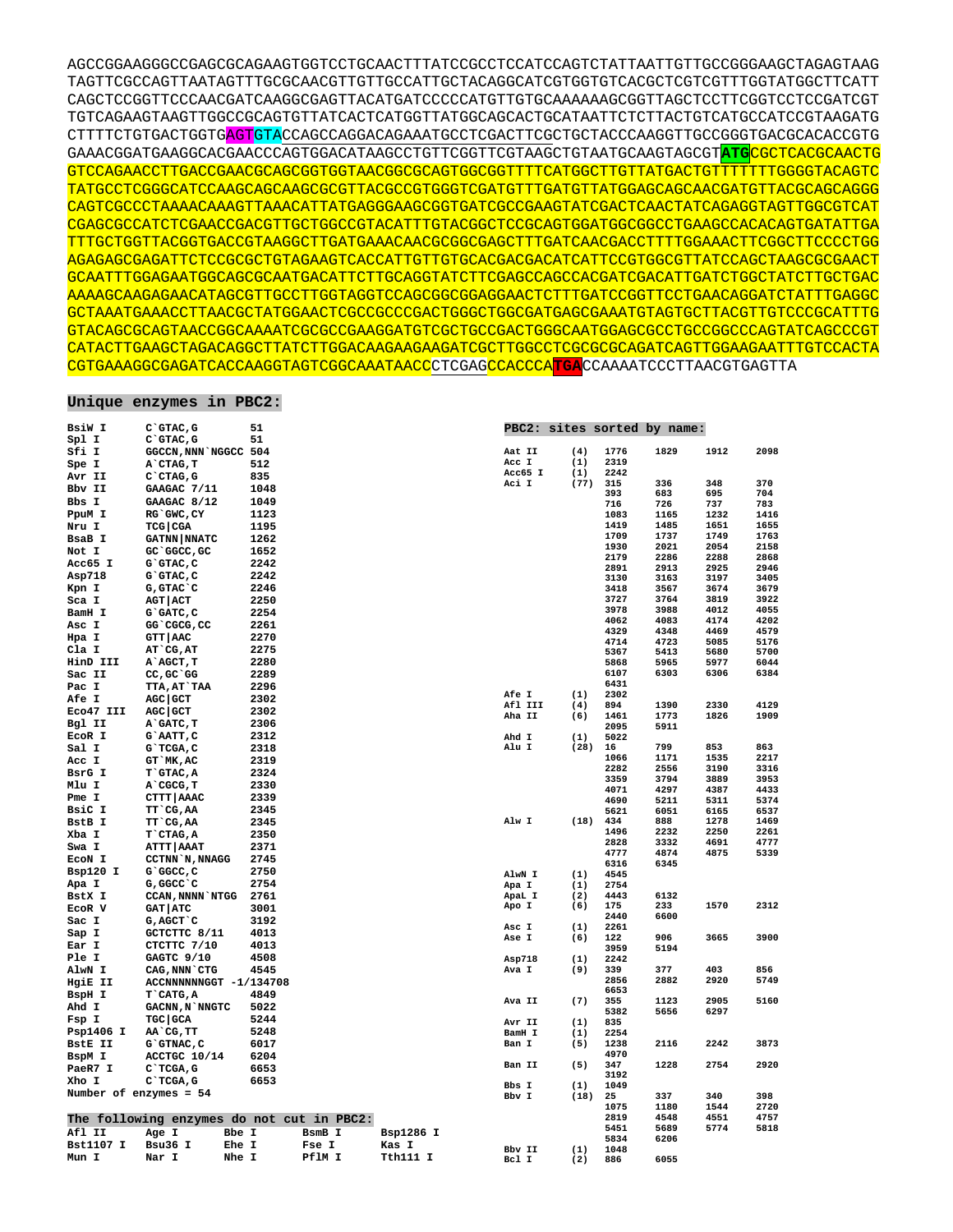| Bcn I            | (17)        | 341          | 342          | 405          | 406          | Cfr10 I              | (8)         | 382          | 1463         | 2877         | 3628         |
|------------------|-------------|--------------|--------------|--------------|--------------|----------------------|-------------|--------------|--------------|--------------|--------------|
|                  |             | 858          | 859          | 1458         | 2576         |                      |             | 3652         | 5102         | 6453         | 6506         |
|                  |             | 2725<br>2923 | 2858         | 2859<br>4510 | 2922         | Cla I                | (1)         | 2275         |              |              | 1949         |
|                  |             | 5553         | 3762         |              | 5206         | Csp6 I               | (16)        | 52<br>1982   | 1869<br>2033 | 1894<br>2190 | 2243         |
| Bfa I            | (17)        | 17           | 28           | 318          | 513          |                      |             | 2249         | 2325         | 2359         | 5503         |
|                  |             | 836          | 1073         | 1605         | 2304         |                      |             | 5736         | 5949         | 5957         | 6440         |
|                  |             | 2351         | 2475         | 2943         | 3302         | Dde I                | (7)         | 795          | 1359         | 3204         | 4404         |
|                  |             | 3313         | 4624         | 4877         | 5212         |                      |             | 4813         | 4979         | 6166         |              |
|                  |             | 6538         |              |              |              | Dpn I                | (33)        | 429          | 883          | 888          | 1198         |
| Bgl I            | (6)         | 504          | 1741         | 1863         | 1934         |                      |             | 1259         | 1273         | 1475         | 1491         |
|                  |             | 5142         | 6489         |              |              |                      |             | 2238         | 2256         | 2308         | 2377         |
| Bgl II<br>Blp I  | (1)<br>(2)  | 2306<br>1359 | 6166         |              |              |                      |             | 2834<br>4783 | 3327<br>4791 | 4697<br>4869 | 4772<br>4881 |
| Bpm I            | (4)         | 1463         | 1520         | 5092         | 6109         |                      |             | 4986         | 5327         | 5345         | 5391         |
| Bsa I            | (2)         | 2570         | 5083         |              |              |                      |             | 5874         | 6057         | 6237         | 6247         |
| BsaA I           | (7)         | 895          | 1393         | 1991         | 2358         |                      |             | 6322         | 6340         | 6568         | 6589         |
|                  |             | 3039         | 3097         | 6614         |              |                      |             | 6627         |              |              |              |
| BsaB I           | (1)         | 1262         |              |              |              | DpnII                | (33)        | 427          | 881          | 886          | 1196         |
| <b>BsaH I</b>    | (6)         | 1461         | 1773         | 1826         | 1909         |                      |             | 1257         | 1271         | 1473         | 1489         |
| BsaJ I           |             | 2095<br>289  | 5911<br>290  | 339          | 340          |                      |             | 2236         | 2254<br>3325 | 2306         | 2375         |
|                  | (38)        | 403          | 476          | 502          | 547          |                      |             | 2832<br>4781 | 4789         | 4695<br>4867 | 4770<br>4879 |
|                  |             | 619          | 742          | 777          | 835          |                      |             | 4984         | 5325         | 5343         | 5389         |
|                  |             | 856          | 962          | 1267         | 1374         |                      |             | 5872         | 6055         | 6235         | 6245         |
|                  |             | 2011         | 2286         | 2574         | 2722         |                      |             | 6320         | 6338         | 6566         | 6587         |
|                  |             | 2783         | 2856         | 2919         | 2920         |                      |             | 6625         |              |              |              |
|                  |             | 2969         | 2970         | 3437         | 3548         | Dra I                | (5)         | 2339         | 2371         | 2604         | 4888         |
|                  |             | 3868         | 4289         | 5542         | 5565         |                      |             | 4907         |              |              |              |
|                  |             | 5748<br>6289 | 5779<br>6631 | 6086         | 6150         | Dra III<br>Drd I     | (4)         | 1369         | 5566<br>3208 | 5994<br>4237 | 6614         |
| BsaW I           | (9)         | 352          | 2239         | 2907         | 3575         | Dsa I                | (3)<br>(8)  | 1051<br>502  | 742          | 962          | 2011         |
|                  |             | 3587         | 4335         | 4482         | 5313         |                      |             | 2286         | 5565         | 5779         | 6150         |
|                  |             | 6323         |              |              |              | Eae I                | (9)         | 505          | 965          | 1080         | 1371         |
| <b>BseR I</b>    | (2)         | 831          | 1391         |              |              |                      |             | 1652         | 3506         | 3968         | 5410         |
| Bsg I            | (2)         | 1151         | 3679         |              |              |                      |             | 5944         |              |              |              |
| BsiC I           | (1)         | 2345         |              |              |              | Eag I                | (2)         | 1080         | 1652         |              |              |
| BsiE I           | (8)         | 1083         | 1199         | 1655         | 3134         | Ear I                | (1)         | 4013         |              |              |              |
| <b>BSiHKA I</b>  | (3)         | 4045<br>3192 | 4469<br>4447 | 5392<br>6136 | 6238         | Eco47 III<br>Eco57 I | (1)<br>(3)  | 2302<br>1060 | 4676         | 6002         |              |
| BsiW I           | (1)         | 51           |              |              |              | Eco72 I              | (2)         | 895          | 1393         |              |              |
| Bsm I            | (3)         | 1600         | 2470         | 3274         |              | ECON I               | (1)         | 2745         |              |              |              |
| BsmA I           | (4)         | 982          | 2084         | 2569         | 5084         | Eco0109 I            | (2)         | 1123         | 2750         |              |              |
| BsmF I           | (17)        | 281          | 291          | 410          | 529          | ECOR I               | (1)         | 2312         |              |              |              |
|                  |             | 601          | 665          | 1136         | 1472         | ECOR II              | (20)        | 289          | 475          | 547          | 602          |
|                  |             | 1826         | 1977         | 2145         | 2592         |                      |             | 619          | 1266         | 1739         | 1932         |
|                  |             | 2675<br>6413 | 2849         | 2968         | 2978         |                      |             | 2653<br>3547 | 2711<br>3714 | 2783<br>3867 | 2969<br>4155 |
| BsoF I           | (57)        | 14           | 326          | 329          | 336          |                      |             | 4276         | 4289         | 5509         | 6086         |
|                  |             | 387          | 454          | 783          | 1064         | ECOR V               | (1)         | 3001         |              |              |              |
|                  |             | 1083         | 1157         | 1160         | 1163         | Esp I                | (2)         | 1359         | 6166         |              |              |
|                  |             | 1166         | 1169         | 1333         | 1419         | Fnu4H I              | (57)        | 14           | 326          | 329          | 336          |
|                  |             | 1533<br>2808 | 1652<br>2875 | 1655<br>2926 | 2709<br>2933 |                      |             | 387<br>1083  | 454<br>1157  | 783<br>1160  | 1064<br>1163 |
|                  |             | 2936         | 3198         | 3317         | 3419         |                      |             | 1166         | 1169         | 1333         | 1419         |
|                  |             | 3450         | 3453         | 3568         | 3680         |                      |             | 1533         | 1652         | 1655         | 2709         |
|                  |             | 3727         | 3954         | 4035         | 4053         |                      |             | 2808         | 2875         | 2926         | 2933         |
|                  |             | 4056         | 4174         | 4329         | 4472         |                      |             | 2936         | 3198         | 3317         | 3419         |
|                  |             | 4537<br>5413 | 4540<br>5440 | 4746<br>5535 | 5074<br>5678 |                      |             | 3450<br>3727 | 3453<br>3954 | 3568<br>4035 | 3680<br>4053 |
|                  |             | 5763         | 5807         | 5823         | 5978         |                      |             | 4056         | 4174         | 4329         | 4472         |
|                  |             | 6045         | 6195         | 6304         | 6384         |                      |             | 4537         | 4540         | 4746         | 5074         |
|                  |             | 6481         |              |              |              |                      |             | 5413         | 5440         | 5535         | 5678         |
| Bsp120 I         | (1)         | 2750         |              |              |              |                      |             | 5763         | 5807         | 5823         | 5978         |
| BspH I<br>BspM I | (1)<br>(1)  | 4849<br>6204 |              |              |              |                      |             | 6045<br>6481 | 6195         | 6304         | 6384         |
| BspM II          | (2)         | 3575         | 3587         |              |              | Fok I                | (19)        | 307          | 359          | 686          | 1015         |
| Bsr I            | (22)        | 721          | 1097         | 1121         | 1947         |                      |             | 1250         | 1483         | 2573         | 2900         |
|                  |             | 2247         | 2255         | 2627         | 2737         |                      |             | 2952         | 3454         | 3603         | 3735         |
|                  |             | 3558         | 3930         | 4536         | 4549         |                      |             | 4988         | 5169         | 5456         | 5588         |
|                  |             | 4663         | 5069         | 5187         | 5230         |                      |             | 5741         | 5985         | 6486         |              |
|                  |             | 5497<br>6491 | 5592<br>6513 | 5657         | 6395         | Fsp I<br>Gdi II      | (1)<br>(9)  | 5244<br>506  | 1079         | 1081         | 1370         |
| BsrB I           | (4)         | 350          | 2913         | 3821         | 4062         |                      |             | 1651         | 1653         | 3969         | 5409         |
| BsrD I           | (4)         | 5083         | 5257         | 6206         | 6499         |                      |             | 5943         |              |              |              |
| BsrG I           | (1)         | 2324         |              |              |              |                      |             |              |              | 5093         | 6108         |
| BssH II          |             |              |              |              |              | Gsu I                | (4)         | 1464         | 1519         |              |              |
|                  | (3)         | 2261         | 3768         | 6581         |              | Hae I                | (9)         | 498          | 834          | 967          | 3508         |
| BssS I           | (2)         | 1138         | 4302         |              |              |                      |             | 3544         | 4144         | 4155         | 4607         |
| BstB I           | (1)         | 2345         |              |              |              |                      |             | 6576         |              |              |              |
| <b>BstE II</b>   | (1)<br>(20) | 6017<br>291  | 477          | 549          | 604          | Hae II               | (10)        | 364<br>3685  | 2304<br>4007 | 2903<br>4377 | 3366         |
| BstN I           |             | 621          | 1268         | 1741         | 1934         |                      |             | 6354         | 6503         |              | 5924         |
|                  |             | 2655         | 2713         | 2785         | 2971         | Hae III              | (26)        | 498          | 507          | 776          | 782          |
|                  |             | 3549         | 3716         | 3869         | 4157         |                      |             | 834          | 967          | 1082         | 1373         |
|                  |             | 4278         | 4291         | 5511         | 6088         |                      |             | 1654         | 1735         | 1928         | 2752         |
| BstU I           | (23)        | 1195         | 1485         | 1711         | 2263         |                      |             | 3508         | 3544         | 3970         | 4144         |
|                  |             | 2288         | 2332         | 3130         | 3236         |                      |             | 4155         | 4173         | 4607         | 5065         |
|                  |             | 3407<br>3978 | 3567<br>4176 | 3770<br>4757 | 3976<br>5087 |                      |             | 5145<br>6510 | 5412<br>6576 | 5946         | 5980         |
|                  |             | 5771         | 6044         | 6109         | 6172         | Hga I                | (10)        | 89           | 1042         | 1468         | 2176         |
|                  |             | 6465         | 6581         | 6583         |              |                      |             | 3103         | 3266         | 4239         | 4817         |
| BstX I           | (1)         | 2761         |              |              |              |                      |             | 5565         | 5901         |              |              |
| BstY I           | (10)        | 881          | 1489         | 2236         | 2254         | HgiA I               | (3)         | 3192         | 4447         | 6136         |              |
|                  |             | 2306<br>4879 | 4770<br>6338 | 4781         | 4867         | HgiE II<br>Hha I     | (1)<br>(37) | 4708         | 1063         | 1485         | 2263         |
| Cac8 I           | (39)        | 333          | 384          | 391          | 467          |                      |             | 363<br>2265  | 2303         | 2902         | 3238         |
|                  |             | 562          | 581          | 634          | 653          |                      |             | 3365         | 3608         | 3684         | 3770         |
|                  |             | 1059         | 1173         | 1465         | 1737         |                      |             | 3772         | 3913         | 3978         | 4006         |
|                  |             | 1930         | 2263         | 2796         | 2872         |                      |             | 4039         | 4309         | 4376         | 4476         |
|                  |             | 2879         | 2930         | 3177         | 3274         |                      |             | 4650         | 4759         | 5152         | 5245         |
|                  |             | 3361         | 3515         | 3766         | 3770         |                      |             | 5644         | 5694         | 5771         | 5923         |
|                  |             | 3922<br>4183 | 3951<br>4743 | 4060<br>5134 | 4146<br>5767 |                      |             | 6111<br>6447 | 6172<br>6467 | 6199<br>6502 | 6353<br>6583 |
|                  |             | 5944<br>6504 | 6049<br>6508 | 6229<br>6583 | 6398         | HinC II              | (4)         | 6585<br>900  | 2270         | 2320         | 2651         |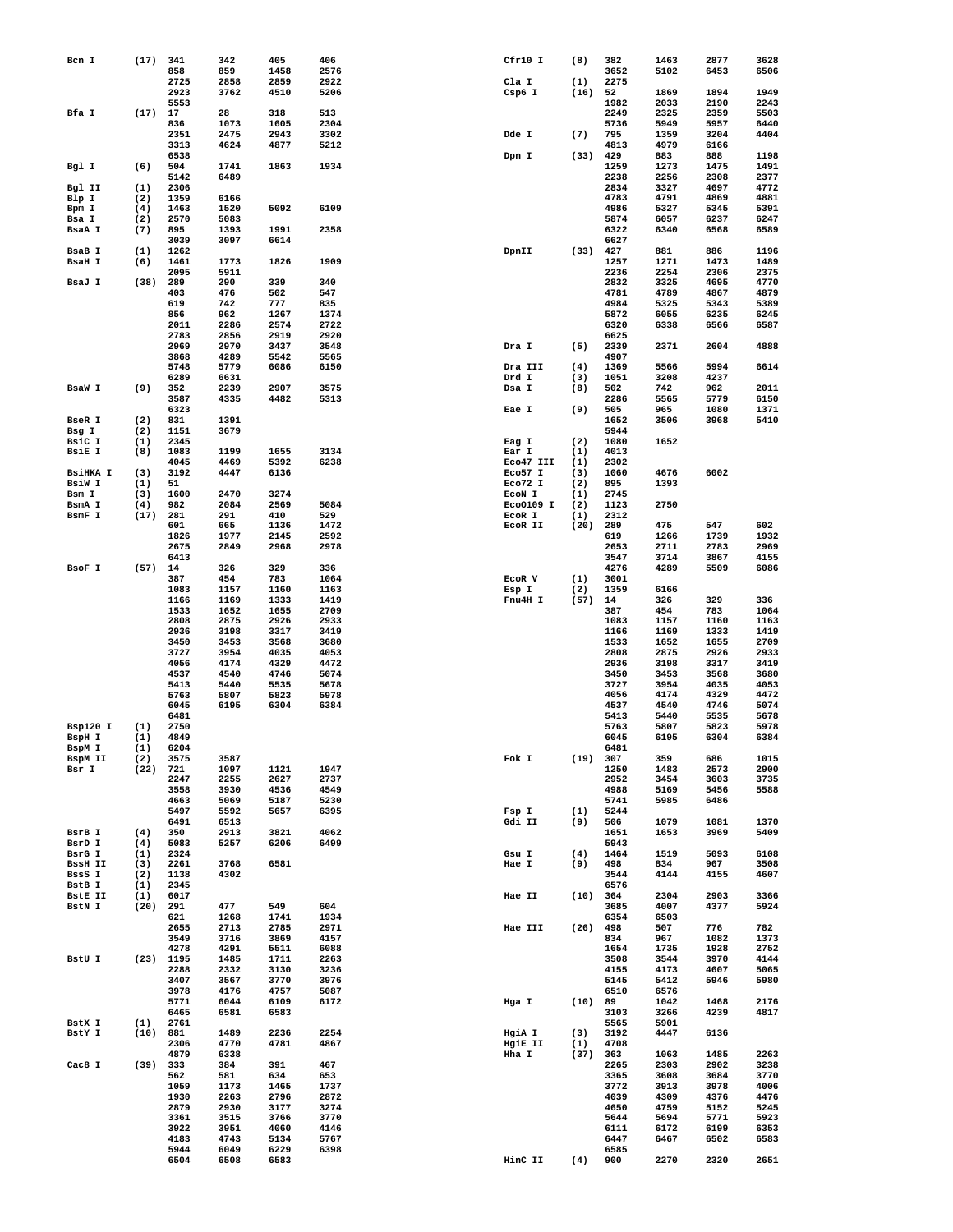| Hind II         | (4)         | 900          | 2270         | 2320         | 2651         | Nco I             | (3)         | 742          | 962          | 2011         |              |
|-----------------|-------------|--------------|--------------|--------------|--------------|-------------------|-------------|--------------|--------------|--------------|--------------|
| HinD III        | (1)         | 2280         |              |              |              | Nde I             | (2)         | 1885         | 2363         |              |              |
| Hinf I          | (18)        | 988<br>2061  | 1320<br>2347 | 1409<br>2525 | 1446<br>2737 | NgoM <sub>I</sub> | (4)<br>(27) | 382<br>71    | 1463<br>88   | 2877<br>583  | 6506<br>655  |
|                 |             | 3123         | 3231         | 3492         | 3964         | Nla III           |             | 746          | 966          | 1498         | 1646         |
|                 |             | 4029         | 4104         | 4500         | 5017         |                   |             | 1955         | 2015         | 2516         | 3053         |
|                 |             | 5888         | 6101         |              |              |                   |             | 3113         | 3276         | 3425         | 3489         |
| HinI I          | (6)         | 1461         | 1773         | 1826         | 1909         |                   |             | 3513         | 3743         | 3787         | 4133         |
| HinP I          | (37)        | 2095<br>361  | 5911<br>1061 | 1483         | 2261         |                   |             | 4853<br>5468 | 5344<br>5711 | 5354<br>6667 | 5432         |
|                 |             | 2263         | 2301         | 2900         | 3236         | Nla IV            | (19)        | 346          | 553          | 625          | 1124         |
|                 |             | 3363         | 3606         | 3682         | 3768         |                   |             | 1240         | 2118         | 2244         | 2256         |
|                 |             | 3770         | 3911         | 3976         | 4004         |                   |             | 2752         | 2917         | 3875         | 4161         |
|                 |             | 4037<br>4648 | 4307<br>4757 | 4374<br>5150 | 4474<br>5243 |                   |             | 4200<br>5318 | 4972<br>5963 | 5066<br>6328 | 5107         |
|                 |             | 5642         | 5692         | 5769         | 5921         | Not I             | (1)         | 1652         |              |              |              |
|                 |             | 6109         | 6170         | 6197         | 6351         | Nru I             | (1)         | 1195         |              |              |              |
|                 |             | 6445         | 6465         | 6500         | 6581         | Nsi I             | (3)         | 585          | 657          | 3274         |              |
|                 |             | 6583         |              |              |              | Nsp7524 I         | (5)         | 84           | 579          | 651          | 3272         |
| Hpa I<br>Hpa II | (1)<br>(36) | 2270<br>340  | 353          | 358          | 383          | NspB II           | (8)         | 4129<br>1171 | 2288         | 3674         | 3953         |
|                 |             | 404          | 857          | 1456         | 1464         |                   |             | 4471         | 4716         | 5680         | 6303         |
|                 |             | 2240         | 2258         | 2574         | 2724         | NspH I            | (5)         | 88           | 583          | 655          | 3276         |
|                 |             | 2857         | 2878         | 2903         | 2908         |                   |             | 4133         |              |              |              |
|                 |             | 2921<br>3639 | 3576<br>3653 | 3588<br>3761 | 3629<br>3847 | Pac I<br>PaeR7 I  | (1)<br>(1)  | 2296<br>6653 |              |              |              |
|                 |             | 4336         | 4483         | 4509         | 4699         | Pal I             | (26)        | 498          | 507          | 776          | 782          |
|                 |             | 5103         | 5137         | 5204         | 5314         |                   |             | 834          | 967          | 1082         | 1373         |
|                 |             | 5551         | 6324         | 6454         | 6507         |                   |             | 1654         | 1735         | 1928         | 2752         |
| Hph I           | (11)        | 959<br>5093  | 2026<br>5507 | 3537<br>5565 | 4866<br>5881 |                   |             | 3508<br>4155 | 3544<br>4173 | 3970<br>4607 | 4144<br>5065 |
|                 |             | 6028         | 6114         | 6621         |              |                   |             | 5145         | 5412         | 5946         | 5980         |
| Kpn I           | (1)         | 2246         |              |              |              |                   |             | 6510         | 6576         |              |              |
| Mae I           | (17)        | 17           | 28           | 318          | 513          | Ple I             | (1)         | 4508         |              |              |              |
|                 |             | 836          | 1073         | 1605         | 2304         | Pme I             | (1)         | 2339         |              |              |              |
|                 |             | 2351<br>3313 | 2475<br>4624 | 2943<br>4877 | 3302<br>5212 | Pml I<br>PpuM I   | (2)<br>(1)  | 895<br>1123  | 1393         |              |              |
|                 |             | 6538         |              |              |              | Psp1406 I         | (1)         | 5248         |              |              |              |
| Mae II          | (24)        | 50           | 54           | 304          | 894          | PspA I            | (5)         | 339          | 403          | 856          | 2856         |
|                 |             | 1392         | 1773         | 1785         | 1826         |                   |             | 2920         |              |              |              |
|                 |             | 1909<br>2957 | 1990<br>3038 | 2095<br>3096 | 2357<br>3461 | Pst I<br>Pvu I    | (3)<br>(3)  | 6<br>1199    | 471<br>5392  | 2796<br>6238 |              |
|                 |             | 3478         | 3695         | 4832         | 5248         | Pvu II            | (2)         | 1171         | 3953         |              |              |
|                 |             | 5937         | 6423         | 6613         | 6682         | Rsa I             | (16)        | 53           | 1870         | 1895         | 1950         |
| Mae III         | (26)        | 46           | 248          | 1544         | 1712         |                   |             | 1983         | 2034         | 2191         | 2244         |
|                 |             | 1799         | 2148         | 2414         | 3092         |                   |             | 2250         | 2326         | 2360         | 5504         |
|                 |             | 3152<br>4664 | 3755<br>4947 | 4485<br>5278 | 4548<br>5336 | Rsr II            | (2)         | 5737<br>355  | 5950<br>2905 | 5958         | 6441         |
|                 |             | 5489         | 5554         | 5685         | 5772         | Sac I             | (1)         | 3192         |              |              |              |
|                 |             | 5816         | 6011         | 6017         | 6119         | Sac II            | (1)         | 2289         |              |              |              |
|                 |             | 6449         | 6687         |              |              | Sal I             | (1)         | 2318         |              |              |              |
| Mbo I           | (33)        | 427<br>1257  | 881<br>1271  | 886<br>1473  | 1196<br>1489 | Sap I<br>Sau3A I  | (1)<br>(33) | 4013<br>427  | 881          | 886          | 1196         |
|                 |             | 2236         | 2254         | 2306         | 2375         |                   |             | 1257         | 1271         | 1473         | 1489         |
|                 |             | 2832         | 3325         | 4695         | 4770         |                   |             | 2236         | 2254         | 2306         | 2375         |
|                 |             | 4781         | 4789         | 4867         | 4879         |                   |             | 2832         | 3325         | 4695         | 4770         |
|                 |             | 4984<br>5872 | 5325<br>6055 | 5343<br>6235 | 5389<br>6245 |                   |             | 4781<br>4984 | 4789<br>5325 | 4867<br>5343 | 4879<br>5389 |
|                 |             | 6320         | 6338         | 6566         | 6587         |                   |             | 5872         | 6055         | 6235         | 6245         |
|                 |             | 6625         |              |              |              |                   |             | 6320         | 6338         | 6566         | 6587         |
| Mbo II          | (13)        | 231          | 996          | 1053         | 1081         |                   |             | 6625         |              |              |              |
|                 |             | 1499<br>4863 | 3396<br>6213 | 4001<br>6572 | 4790<br>6575 | Sau96 I           | (14)        | 355<br>2750  | 1123<br>2751 | 1734<br>2905 | 1927<br>5064 |
|                 |             | 6608         |              |              |              |                   |             | 5143         | 5160         | 5382         | 5656         |
| Mlu I           | (1)         | 2330         |              |              |              |                   |             | 6297         | 6509         |              |              |
| Mme I           | (3)         | 4343         | 4527         | 6575         |              | Sca I             | (1)         | 2250         |              |              |              |
| Mnl I           | (44)        | 103<br>508   | 258<br>766   | 318<br>772   | 446<br>795   | ScrF I            | (37)        | 291<br>405   | 340<br>477   | 341<br>549   | 404<br>604   |
|                 |             | 801          | 809          | 812          | 824          |                   |             | 621          | 857          | 858          | 1268         |
|                 |             | 944          | 1005         | 1346         | 1347         |                   |             | 1457         | 1741         | 1934         | 2575         |
|                 |             | 1369         | 1486         | 2192         | 2684         |                   |             | 2655         | 2713         | 2724         | 2785         |
|                 |             | 2817<br>3402 | 2945<br>3432 | 3189<br>3696 | 3375<br>3978 |                   |             | 2857<br>2971 | 2858<br>3549 | 2921<br>3716 | 2922<br>3761 |
|                 |             | 4027         | 4237         | 4310         | 4561         |                   |             | 3869         | 4157         | 4278         | 4291         |
|                 |             | 4961         | 5042         | 5188         | 5394         |                   |             | 4509         | 5205         | 5511         | 5552         |
|                 |             | 5533         | 5757         | 5854         | 5894         |                   |             | 6088         |              |              |              |
| Msc I           | (2)         | 6302<br>967  | 6341<br>3508 | 6586         | 6661         | Sec I             | (38)        | 289<br>403   | 290<br>476   | 339<br>502   | 340<br>547   |
| Mse I           | (30)        | 22           | 57           | 122          | 138          |                   |             | 619          | 742          | 777          | 835          |
|                 |             | 212          | 906          | 2269         | 2292         |                   |             | 856          | 962          | 1267         | 1374         |
|                 |             | 2296         | 2338         | 2370         | 2596         |                   |             | 2011         | 2286         | 2574         | 2722         |
|                 |             | 2603<br>3521 | 3080<br>3665 | 3087<br>3900 | 3308<br>3959 |                   |             | 2783<br>2969 | 2856<br>2970 | 2919<br>3437 | 2920<br>3548 |
|                 |             | 4835         | 4887         | 4892         | 4906         |                   |             | 3868         | 4289         | 5542         | 5565         |
|                 |             | 4959         | 5194         | 5233         | 5850         |                   |             | 5748         | 5779         | 6086         | 6150         |
|                 |             | 6366         | 6679         |              |              |                   |             | 6289         | 6631         |              |              |
| Msl I           | (5)         | 2016<br>6129 | 2759         | 5274         | 5433         | SfaN I            | (19)        | 380<br>1093  | 591<br>1225  | 663<br>1271  | 1036<br>1571 |
| Msp I           | (36)        | 340          | 353          | 358          | 383          |                   |             | 2009         | 2441         | 2879         | 3327         |
|                 |             | 404          | 857          | 1456         | 1464         |                   |             | 3382         | 3616         | 3714         | 4225         |
|                 |             | 2240         | 2258         | 2574         | 2724         |                   |             | 5277         | 5470         | 5762         |              |
|                 |             | 2857<br>2921 | 2878         | 2903<br>3588 | 2908<br>3629 | Sfc I             | (8)         | 2<br>4394    | 467          | 1047         | 2792<br>6112 |
|                 |             | 3639         | 3576<br>3653 | 3761         | 3847         | Sfi I             | (1)         | 504          | 4585         | 5263         |              |
|                 |             | 4336         | 4483         | 4509         | 4699         | Sma I             | (5)         | 341          | 405          | 858          | 2858         |
|                 |             | 5103         | 5137         | 5204         | 5314         |                   |             | 2922         |              |              |              |
| MspA1 I         | (8)         | 5551         | 6324         | 6454<br>3674 | 6507<br>3953 | SnaB I            | (2)         | 1991         | 2358         |              |              |
|                 |             | 1171<br>4471 | 2288<br>4716 | 5680         | 6303         | Spe I<br>Sph I    | (1)<br>(3)  | 512<br>583   | 655          | 3276         |              |
| Nae I           | (4)         | 384          | 1465         | 2879         | 6508         | Spl I             | (1)         | 51           |              |              |              |
| Nci I           | (17)        | 340          | 341          | 404          | 405          | Srf I             | (2)         | 405          | 2858         |              |              |
|                 |             | 857          | 858          | 1457         | 2575         | Ssp I             | (2)         | 2600         | 3260         |              |              |
|                 |             | 2724<br>2922 | 2857<br>3761 | 2858<br>4509 | 2921<br>5205 | Stu I<br>Sty I    | (2)<br>(7)  | 498<br>742   | 834<br>835   | 962          | 2011         |
|                 |             | 5552         |              |              |              |                   |             | 5542         | 6289         | 6631         |              |